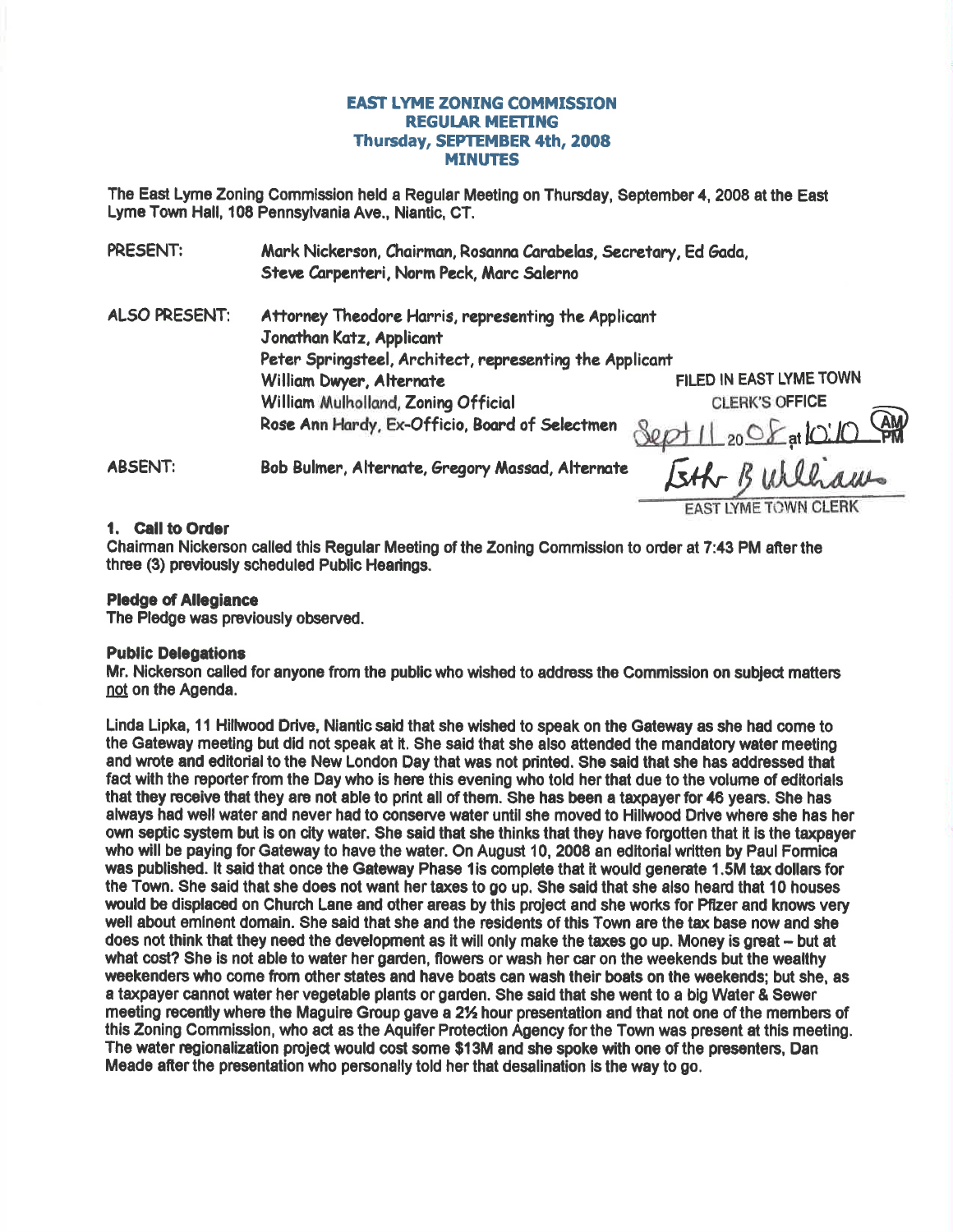Mr. Nickerson thanked Ms. Lipka for her comments and said that he would address some of them. The Gateway does not involve any eminent domain and what Ms. Lipka has heard were scare tactics that were put out by some dissenters. Regarding the Water & Sewer Commission meeting, he said that he meets with Paul Formica who is the Chairman of that Commission and that they routinely discuss these issues. Also, the Aquifer Protection Agency is separate from the Water & Sewer Commission and from the Zoning Commission and has different charges. Regarding the Gateway, the Zoning Gommission made its'decision based on Mr. Formica's comments that they are looking for a long-term solulion to the water issue and not just a temporary fix for the short-term summer shortage. There is a lot of land in this Town, with very little for commercial developnent (3%) and there has to be grovth and people can and do develop their land. The goal is to try to have it be the best that it can be, in line with the regulations.

Mr. Mulholland noted to Ms. Lipka that this Commission as a Zoning Commission acts separately fiom the Water & Sewer Commission and that when this Commission acts as the Aquifer Protection Agency for the Town (as it has since 1973) that it does not act as the Zoning Commission. He added that with the newly created Level A Mapping that they would be surprised over what the new Aquifer Protedion area is as it has shrunk in size in most cases.

Mr. Salemo added that while the Gateway projed has received some approval from Zoning that they will need to apply separately to the Water & Sewer Commission and that application would also have to receive approval. Lastly, he said that he wished to clariry that as a Zoning Commission that they vote based on the Zoning Regulations and not on the tax base.

## **Reqular Meeting**

- 1. Application of the Town of East Lyme Parks & Recreation Commission for a Special Permit for a press box for Men's softball at the Bridebrook Park property.
- Mr. Nickerson noted that they had opened and continued this Public Hearing as the request of the applicant.
- 2. Application of Jeffrey A. McNamara for a text amendment to the East Lyme Zoning Regulations Section 4.1.3 "Nursery or Greenhouse provided they are not less than 100 feet from any lot line." Mr. Nickerson said that they had just noted that the applicant has withdrawn this application.
- 3. Application of AHEPA 250 INC to amend Section 25.5 of the Zoning Regulations. Section 25.5 Table of Minimum Controls for Speciftc Special Permit uses. AHEPA 250 INC proposes to modify the density requirement for Section 202 Housing for the Elderly Multi-Family/Multi-story by reducing the lot area requirement from 4000 square feet to 2500 square feet for each efficiency unit and from 6000 square feet to 4000 square feet for each two-bedroom unit.
- Mr. Nickerson noted that they had just continued this Public Hearing at the request of the applicant.
- 4. Application of Peter J. Springsteel, Architect, for Ron & Jean Giannamore of 18 East Shore Drive, Niantic for a Coastal Arca Management Site Plan Review for prcperty identified in tte application as 18 East Shore Drive, Niantic, for demolition of existing structure and construction of a new single family home per plans.
- Mr. Nickerson asked Ms. Carabelas, Secretary to read the correspondence into the record.

Ms. Garabelas, Secretary read the following conespondence into the recod:

Letter dated 9/4/08 to EL Zoning Commission from Wm. Mulholland, Zoning Official - Re: 18 East Shore Drive CAM Application - noting the applicant intends to demolish an existing structure and construct a new one and that the Commission must determine whether or not the proposed activity is consistent with all applicable coastal policies and standards and whether or not potential adverse impacts of the proposed acilivity on both coastal resources and future water dependent development ac{ivities are acceptable.

Mr. Nickerson called upon Peter Springsteel, Architect representing the applicant. Mr. Springsteel submitted Exhibit 1 – a copy of the BPBA approved Zoning Permit dated 5/30/08 and 7/3/08 as the area is located in a private beach community with its own zoning; and **Exhibit 2** – a close up map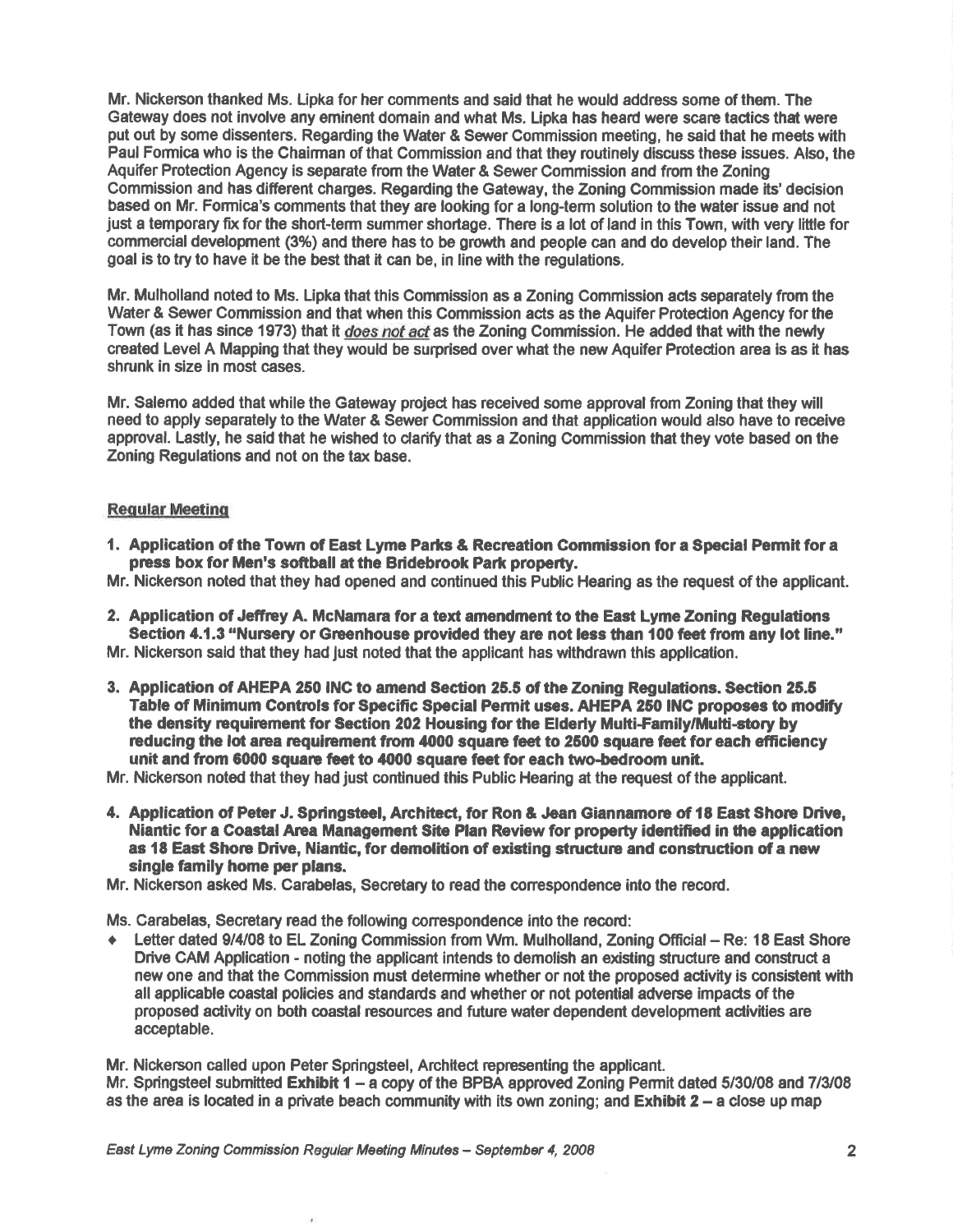showing the location on East Shore Drive to the neighbors and the water; for the record. He explained that they would be taking down the existing two-story structure and rebuilding it. The area is a dense neighboriood and has been developed extensively. They will follow the existing footprint and the new structure would meet the wind requirements. There are no flood issues. The coastal resources are a rocky shorefront and beach and dunes and they are not building in that area. They will also install a double silt fence along the sides of the property to hold anything back. The rainwaterfrom the roofs is absorbed by the lawn areas at present and will be dealt with in the same way with the new house. They are served by public water and sewer.

Mr. Nickenson asked if the present house is on a slab.

Mr. Springsteel said that it is on a masonry/rubble base and not a slab. The new garage will have a slab under it.

Mr. Nickerson asked if there would be any storing of dirt, etc. on the site.

Mr. Springsteel said no, there is no room to store anything on the site and the rubble would go straight to a truck to haul it away.

Mr. Carpenteri asked if it would be the same size house.

Mr. Springsteel said that the new house would be about 200' larger

Ms. Carabelas asked if the retaining wallwould be rebuilt.

Mr. Springsteel said that they are not touching the retaining wall and that they are about 30' away from it with the excavetion so it would not be undermined. They will have a silt fence and erosion control measures in place.

Mr. Nickerson said that it appears very close to a neighboring property.

Mr. Mulholland said that it is BPBA zoning and that they deal with that.

Mr. Gada asked if there was any research done regarding a 100 year storm so that the basement would be kept dry.

Mr. Springsteel said that they are located outside of the 100-year flood area and that they can do a whole basement. He added that if they were not outside of the 100-year flood area that they would not be able to do the basement at all.

Mr. Salemo asked that on the front of the CAM Application that the acreage of the parcel be changed to 5,447 sf to be consistent with the rest of the application and the lot size.

## \*\*MOTION (1)

Mr. Salemo moved to approve the application of Peter J. Springsteel, Architect for Ron & Jean Giannamore of 18 East Shore Drive, Niantic for a Coastal Area Management Site Plan Review for property identified as 18 East Shore Drive, Niantic, to demolish the existing structure and construct a new single family home as the application is consistent with all-applicable goals and conditions of the CAM Act and the applicant has taken all reasonable measures to mitigate any adverse impacts of the proposed activity on both coastal resources and future water dependent uses. Mr. Gada seconded the motion.

Vote: 6 - 0 - 0. Motion passed.

5. Request of Theodore A. Hanis, Attomey for Walnut Hill Country Club, for extension of time of Special Permit/Site Plan for Walnut Hill Golf Course.

Mr. Nickerson said that Attomey Harris was present to update them on this.

Attomey Theodore Hanis said that this Commission granted a one year extension under Secfion 1243.5 which allows them to grant such extensions for three specific permits - the golf course property, golf course housing and the golf course accessory housing. He noted that the Conservetion Commission, last year extended their permits for this application for five (5) years time and that Montville's Conservation Commission also did the same with a five (5) year extension. This is the only one that has a one-year time frame. He said that they were supposed to have the DEP permit on the community septic some time ago and passed out letters regarding the permitting process. These were entered into the record as Correspondence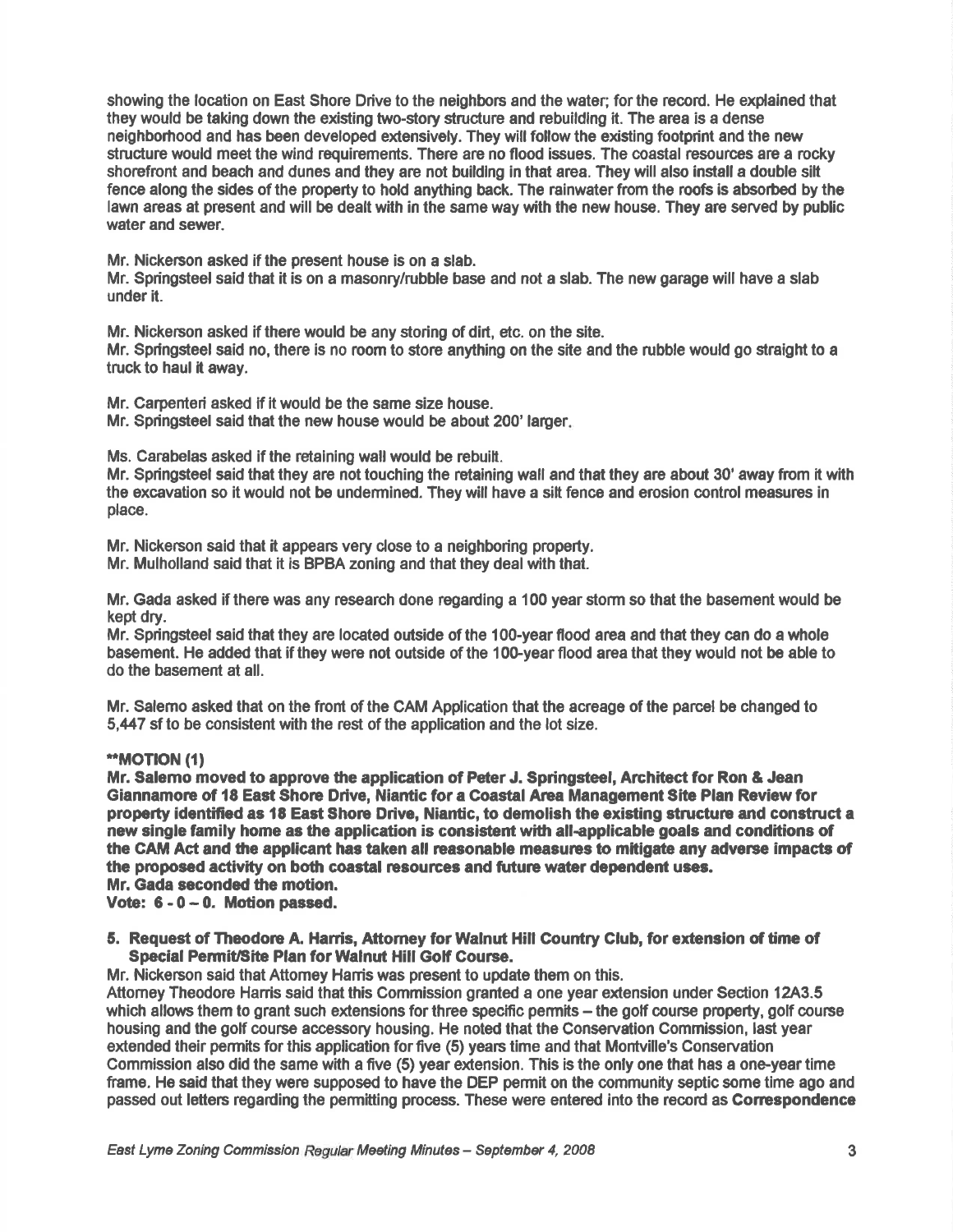1 - Letter from DEP Sanitary Engineer Antoanela Daha to Bill Mulholland, Zoning Official regarding the history of the permit application with the CT DEP beginning in 2005 and; Correspondence  $2 -$  Letter dated 9/3/08 from Korth Engineering to Jonathan Katz outlining the DEP approval status. This correspondence shows that the permit was supposed to be issued by now. The issue is that nothing can be done on this site until the community septic is permitted and no one would think of starting work without the community septic permit allowing them to move forward.

Mr. Nickerson asked about the phases of the project.

Attomey Hanis said that there would be 70 SU-E units near the street and; 40 units that cannot be built without the golf course.

Mr. Nickerson asked if the septic would be able to cover the 110 units. Attomey Harris said yes, it would cover the units as well as the clubhouse which was scaled down.

Ms. Carabelas asked if they are putting the horse before the cart here with the special permit. Attorney Harris said that the DEP has a written policy that they will not look at the applications unless they have an approved projed.

Mr. Mulholland asked Attomey Harris if his testimony is that this permit will expire on the 20th of this month. Attorney Harris said yes.

Mr. Nickerson asked when the special permit approvals were granted previously. Attomey Hanis said that they were granted previously three times and that he wished to clarify that the DEP required data prior to undertaking any of their review adivities.

Mr. Nickerson said that his concem is that the golf course could never be built. Mr. Mulholland suggested that they could extend any one of the three special permits and not allthree if that is what they want to do.

Attomey Hamis said that while that could be done that it does not seem fair to change the permitting process now when they have permitted all three previously.

Jonathan Katz, 38 Holmes Road, owner and appllcant said that he is committed to making this happen. He said that the 30,000 gallon wastewater system is cost prohibitive if they were to develop only the 70 units as the size of the system is overkill for a project of this size. If he does not have all the permits then he could not get the financing necessary to do anything as the project does not carry itself on the 70 units. He said that he is obviously not happy that it has dragged on this long.

Mr. Nickerson said that this is high density forthe area and that they were sold a nice country club package and it has been scaled down and he is hopeful that it will get buih as they are closing golf courses everywhere.

Mr. Katz said that the golf course layout has not changed. The clubhouse design wes not economically feasible and he said that he was not aware of that at the time that he proposed it. His family has lived here since 1951 and he lives on this property and is not a 'fly-by-night'. He works locally in the area. While they are closing golf counses in the Myrtle Beach area, he said that is because there is one on every comer. A partial extension here would kill the entire project - there is no way to get there from 'here' without permits.

#### $(Note: 8:30 PM – Ms. Hardy arrived)$

Mr. Peck said that he would love to grant this but he wants to know how to get around the sub-paragraph on 'commencing work'.

Attorney Hamis said that what it means is that it is an extension to time in which to start work. Mr. Katz explained the process and how the DEP had said that the approval is forthcoming and they wanted a manual/operating agreement.

Ms. Carabelas said that she does not understand why other developers do not have this problem. Attomey Hanis said that the only other one who has applied wtth the same type of system is Danow Pond and that this process is not typical of most applications as they do not apply with community septic.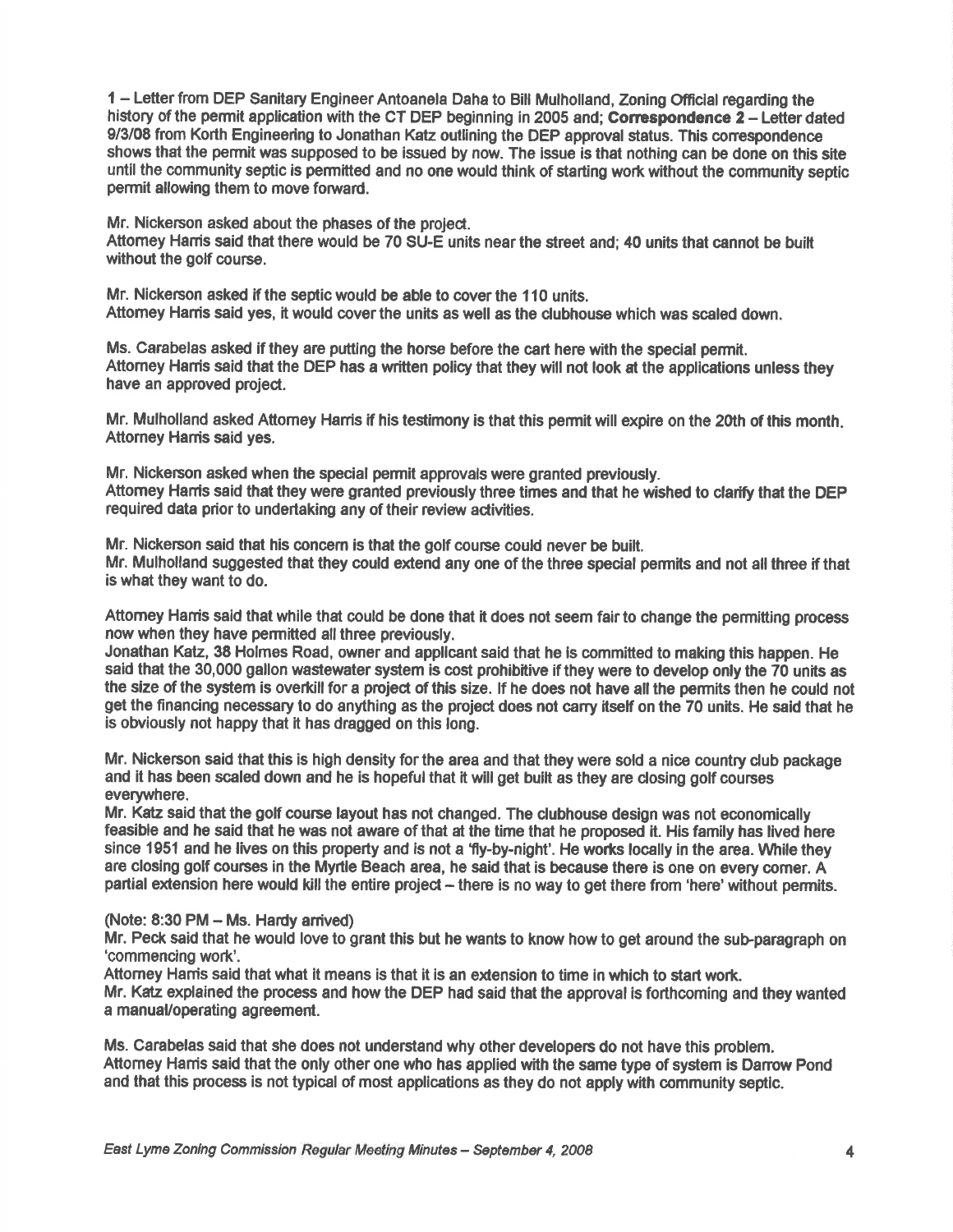Mr. Peck said that he personally has had experience with the DEP and they are 'something'to dealwith and Mr. Katz is not exaggerating on that. lt would be cruel and unusual to make him suffer; he said that they supported this originally and he feels that they should continue to do so.

Mr. Carpenteri said that he agrees with Mr. Peck; they liked the project before and they should continue to support this.

Mr. Nickerson said that he thinks that this is there opportunity to change the vision and that if they hold on to something for too long that this is what happens.

Mr. Katz said that he did not 'hang on' to anything and that he has done all that he could to move this process along faster - all that is humanly possible to do.

Mr. Nickerson said that others have done it.

Mr. Salemo asked Mr. Katz when he expected to have the DEP permits.

Mr. Katz said that it appears that it should be sometime in October based on the letters that were submitted earlier as corespondence.

Mr. Salemo said that he is not convinced that 70 units up there would sell and that he would not want to see 70 units just sitting up there - he would like to know if they approve this - when they get the DEP permit.

Mr. Mulholland said that they could possibly do a six month extension.

Mr. Salemo said that he just would like to know when they get the permit from the DEP and that otherwise he would agree with Mr. Carpenteri and Mr. Peck.

Ms. Carabelas said that the financing of the project has her concerned -Mr. Mulholland said that with all due respect that financing is not under their jurisdiction,

Attomey Hanis said that with the DEP permit that thing simply could not happen in three months time. Mr. Katz said that financing alone takes three months. To Ms. Carabelas he said that this is the projec{ that they wanted done and that this is what it takes to get it done, he cannot humanly move it faster.

Mr. Gada said that he has also had working knowledge/experience with the DOT and DEP with the lantems in Town and that everyone had to get involved to try to get it done. He said that he can very much undersland Mr. Katz's frustration. He said that in looking at Mr. Katz that he is either a good con artist or dedicated to getting things done with the powers that be in Hartfod.

Mr. Nickerson noted that it is of interest that they only have this parameter for the SU and SU-E and not for the more intensive projects in Town that could go on for much longer. He called for a motion.

# \*\*MOT|ON (2)

Mr. Carpenteri moved to approve the request of Theodore A. Harris for Walnut Hill Country Club for one year extension of time for all three (3) Special Permits/Site Plans for the golf course, active adult community and accessory housing on the golf course.

Mr. Gada seconded the motion. Vote:  $4 - 2 - 0$ . Motion passed. For: Mr. Carpenteri, Mr. Peck, Mr. Gada, Mr. Salemo

Against: Ms. Carabelas, Mr. Nickerson

- 6. Application of Theodore A. Harris, agent for Village Grossing of Niantic LLC for approval of an Affordable Housing development, site plan and coastal area management site plan review to construct one hundred residential units (100) on property identified in the Application as Assessor's Map 11.1, Lot 19; and -
- 7. Application of Theodore A. Harris, agent for Village Crossing of Niantic LLC to re-zone from its existing zoning designation (RU-40 Residential) to Affordable Housing for property identified in the Application as Assessor's Map 11.1, Lot 19.

Mr. Peck recused himself and was seated in the audience for this discussion and Mr. Nickerson seated Mr. Dwyer, Alternate at the table.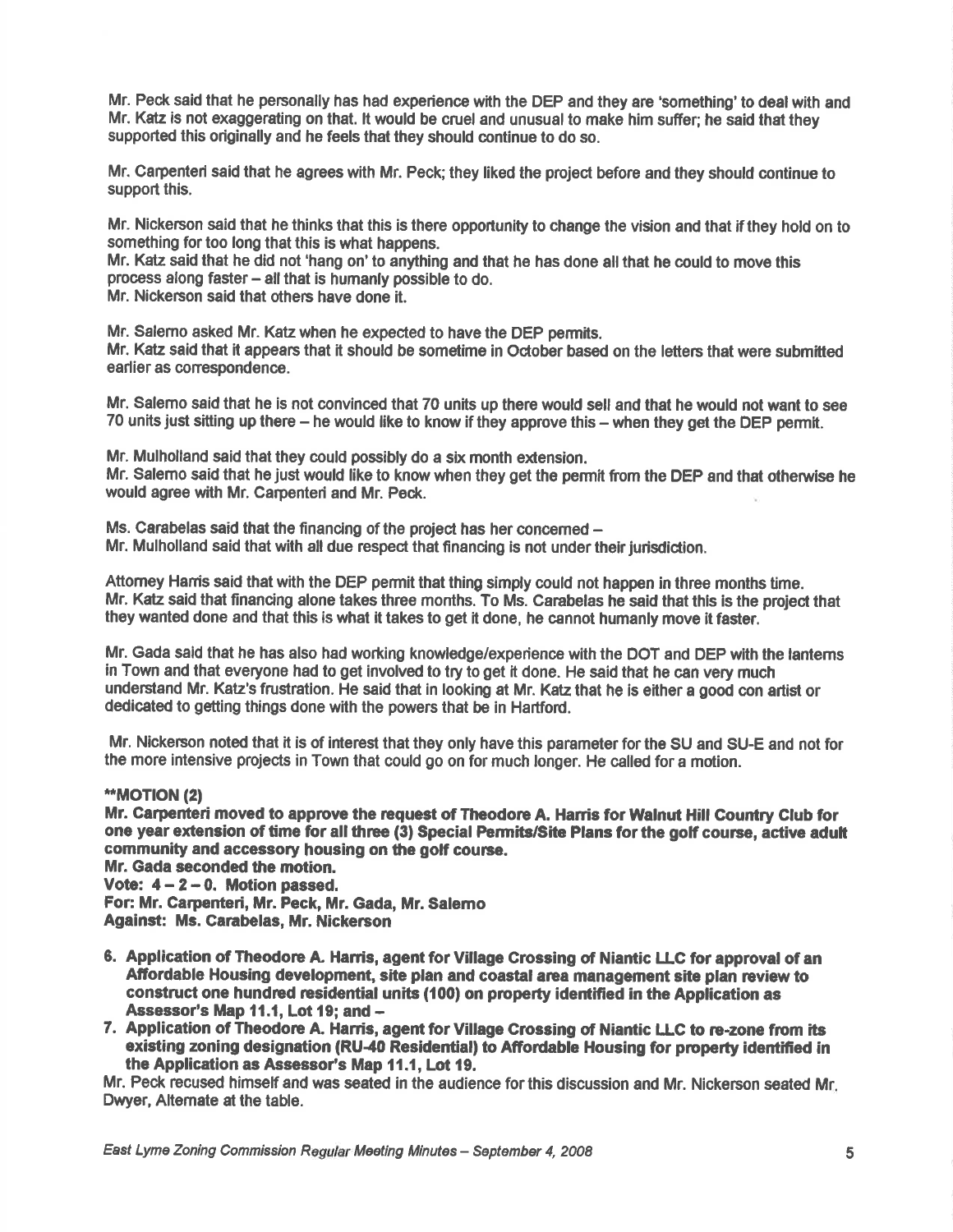Mr. Nickerson said that he would like them to begin some preliminary discussion on this applicatlon thls evening with the thought that they would be giving some direction to the Town Attomey so that he would be able to create some draft motions for them to entertain at their next meeting.

Mr. Mulholland noted that they also have the next meeting on September 18, 2008 forgeneral discussion as the Town Attomey would be present then.

Mr. Salemo stated for the record that he is familiar with the record.

Ms. Carabelas said that she also has familiarized hersetf with the record. She noted that her concem is for the safety of the children and the site line.

Mr. Nickerson noted that there was another application within the Town that was denied for a lack of harmony wtthin the neighborhood and that he thinks that this is not the place to put this dense housing. Whlle they do have an applicant who wants to do good for the Town, he does not think this is the area to do it in and he does not like the layout where the senior housing is located at the top of the hill. He said that he was also concemed that it was over-engineered with respect to run-off and said that it might actually improve what is there now. He thinks that the issue is one of location.

Ms. Carabelas said that the public safety access is not there.

Mr. Nickerson said that the Fire Marshal has approved that but he is not sure that a search and rescue operation could be done there.

Mr. Salemo noted that the applicant would have to apply to the Water & Sewer Commission for separate approval.

Mr. Mulholland asked that they review all of the notes, exhibits and minutes for the next meeting so that they can have a dialogue with the Town Attomey. He noted that the burden of proof lies with the Commission end that they can only base their decision on information that is partioular to this record.

Mr. Dwyer returned to the audience and Mr. Peck was seated at the table.

8. Approval of Minutes - July 31, 2008 - Special Meeting Minutes; August 7, 2008 - Public Hearing I & ll Minutes; Public Hearing lll Minutes, Public Hearing lV Minutes and Regular Meeting Minutes

Mr. Nickerson called for discussion on, or corrections to the Commission's Special Meeting Minutes of July 31, 2008.

Mr. Salemo asked on Page 4 where he is speaking that words be changed and added to that paragraph so that it reads as such:

'Mr. Salemo said that he took a look at the acoustical report/study and that while studying electrical engineering, he studied acoustics and that he now does underwater acoustics. He looked at the report and while the math is 'dead on' and correct some of the assumptions are incorrect. 'Shadowing' loss was not specified; 'Shadowing' is the sound absorption from trees. He said it seems to assure that the entire distance is full of trees, of which it is not. The study was done for 300' from the closest property and the attenuation distances were based on a level grade while some properties are actually at a higher elevation which changes the calculations. He said that he was not sure if that was totally correct and that the fence material would have to be a dense material such as concrete block for the study to be accurate. Considering this, he said that he does think that the noise would be a nuisance. Also, the regulations state e 'kennel' and he said that doggie daycare is not a kennel as it would mean more vehicle trips per day for people dropping off and picking up rather than with a kennel where people would be leaving their pets for a week or two. He said that he could not approve this with the doggie dayoare and that he thinks that based on the acoustic report that there would be a problem up there with the kennel.'

## \*\*MOTION (3)

Mr. Garpenteri moved to approve the July 31, 2008 Special Meeting Minutee of the Commission as amended.

Mr. Peck seconded the motion. Vote:  $6 - 0 - 0$ . Motion passed.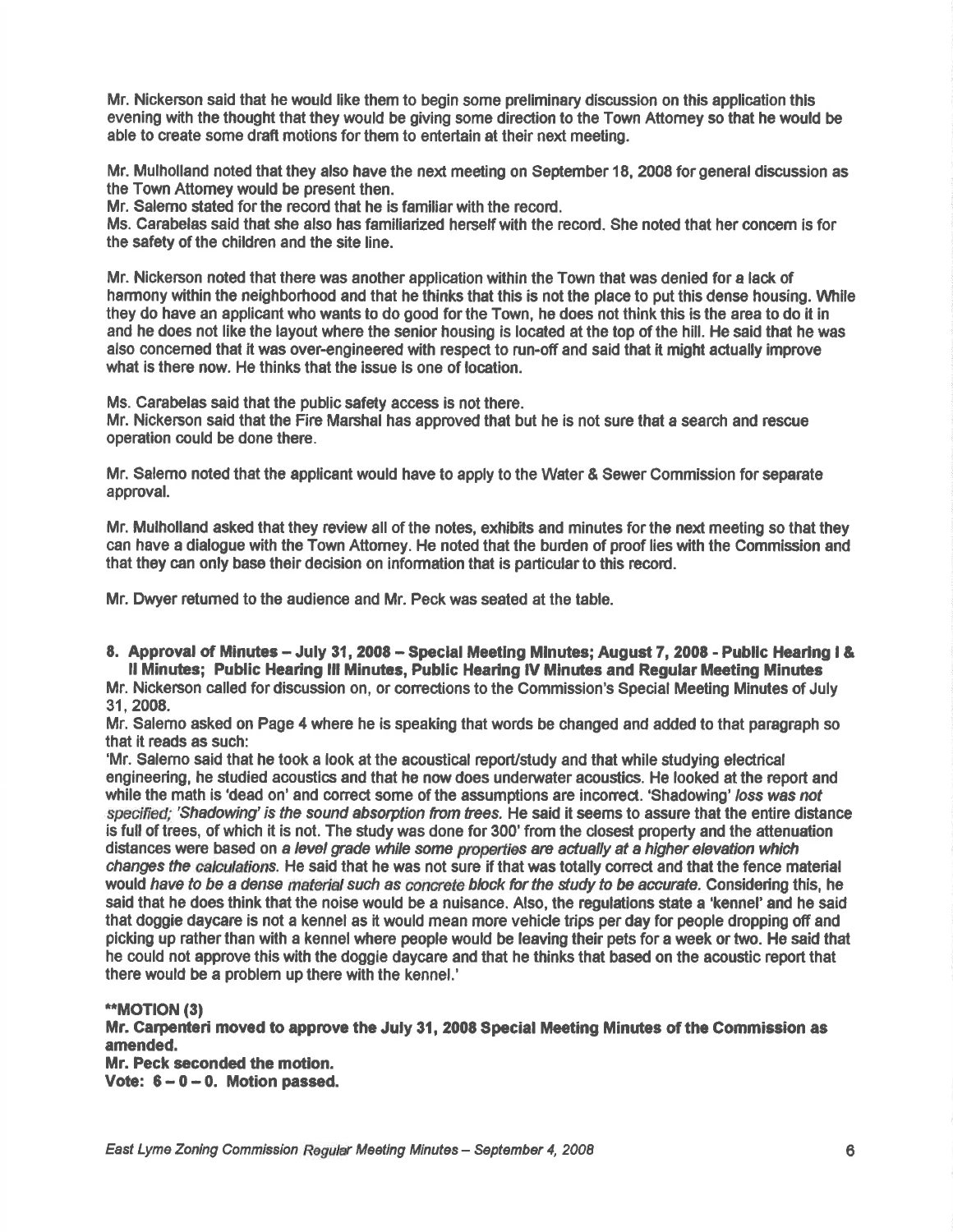Mr. Nickerson called for discussion on, or corrections to the Commission's Public Hearing I & II Minutes of August 7,2008.

Mr. Salemo asked that on Page 7 one third of the way down the page where Mr. Gerwick is speaking that regarded be changed to read regarded; and that on Page 8 about half way down on the page that where Mr. Gerwick is speaking that aero be change dot read zero.

## \*MOT|ON (4)

Mr. Gada moved to approve the Public Hearing I & ll Minutes of August 7,2008 of the Commission as amended.

Mr. Garpenteri seconded the motion. Vote:  $4-0-2$ . Motion passed, Abstained: Ms. Carabelas, Mr. Salerno

Mr. Nickerson called for discussion on, or corrections to the Public Hearing III & IV Minutes of August 7, 2008 of the Commission.

## \*MOT|ON (51 Mr. Carpenteri moved to approve the Public Hearing III & IV Minutes of August 7, 2008 of the Commission as presented, Mr. Gada seconded the motion. Vote:  $4 - 0 - 2$ . Motion passed. Abstained: Ms. Garabelas, Mr. Salemo

Mr. Nickerson called for discussion on, or conections to the Regular Meeting Minutes of August 7, 2008 of the Commission.

\*\*MOTION (6) Mr. Carpenteri moved to approve the Regular Meeting Minutes of August 7, 2008 of the Commission as presented. Mr. Gada seconded the motion. Vote:  $4 - 0 - 2$ . Motion passed. Abstained: Ms. Carabelas, Mr. Salemo

Old Business 1. Stormwater There was nothing new to report.

2. Subcommittee -- Niantic Village -- CB Zones (Mark Nickerson, Marc Salerno & Norm Peck) There was no report.

## 3. Subcommittee - Adult Uses (Rosanna Garabelas)

Ms. Carabelas passed out a draft of some information that she had taken from other Towns and a recent Supreme Court Case from the Town of Berlin where the Town's position was upheld.

Mr. Nickerson asked that they review the information for the next meeting.

## 4. Subcommittee - Rezoning - Northern Areas of East Lyme & Scenic Roads - (Marc Salemo, Mark Nickerson & Norm Peck)

Mr. Nickerson said that this subcommittee would be specifically on Scenic Roads and that they would put together a second subcommittee on the Northem end of Town.

Mr. Salemo noted that at the next meeting of the subcommittee that they would hear from Attomey O'Connell on the Scenic Roads.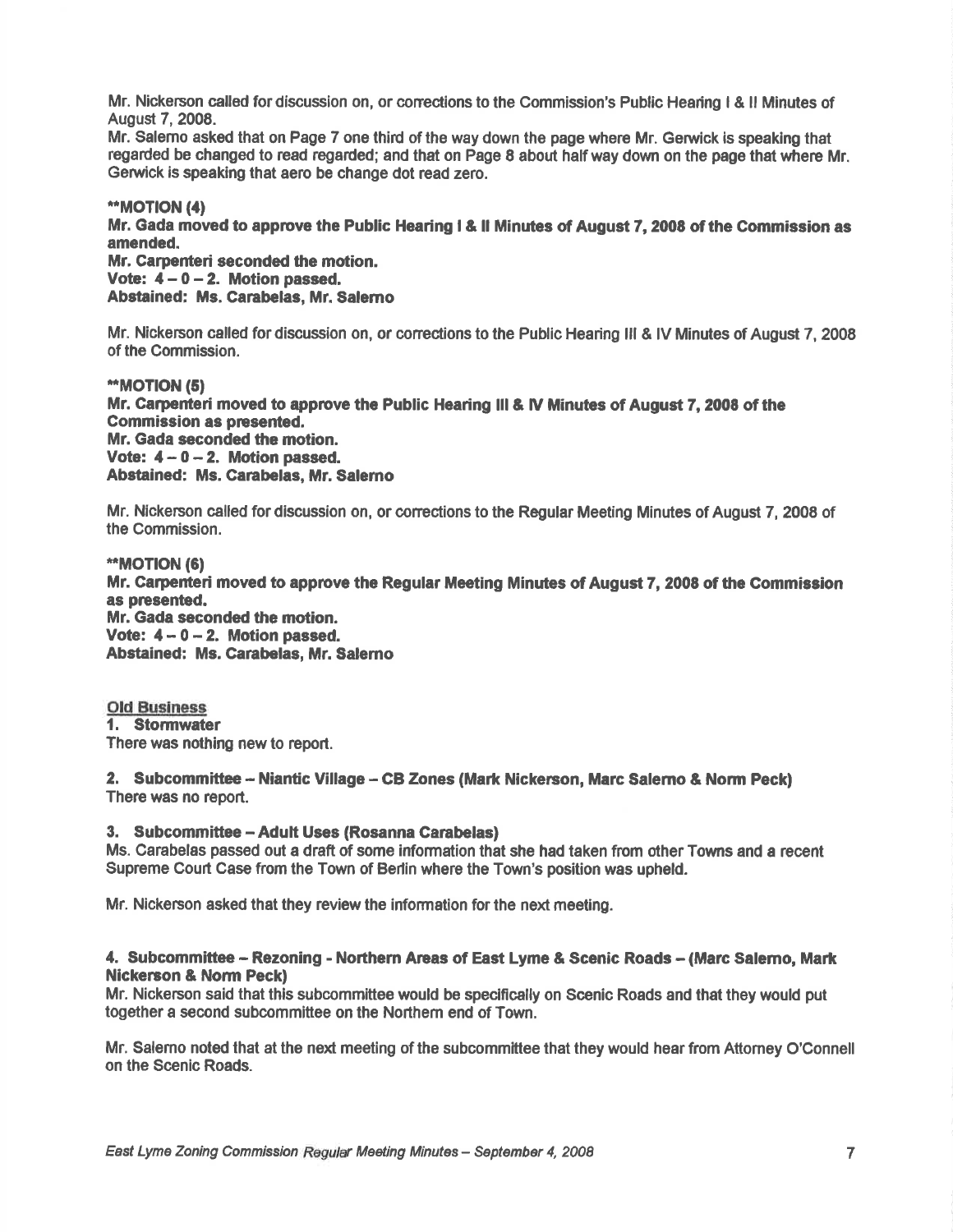#### New Business

1. Any business on the floor, if any by the majority vote of the Commission. There was none.

## 2. Zoning Official

Mr. Mulholland reported that the recent dog kennel decision has been appealed and that they have prepared the retum of record. McDonald's and CVS are moving fonrard, the Tri-Town fagade is being done and 38 Hope Street is getting some pavement and landscaping started. The Irish Pub is beautiful inside and moving along..

## 3. Comments from Ex-Officio

Ms. Hardy reported that a traffic light will be installed at the intersection of Giants Neck Road with Rte. 156 as they have received State approval. She said that she would doubt that they would approve another one on that road. She said that they also discussed the right to farm at the recent Board of Selectmen meeting and that they are working on a right to farm ordinance to protect farms and to keep them going. This would include issues such as farming odors being acceptable in those areas.

#### 4. Gomments from Zoning Gommission liaison to Planning Commission

There was no report.

# 5. Comments from Chairman

Mr. Nickerson said that he had no further comments.

#### 6. Adjournment

Mr. Nickerson called for a motion to adjourn.

#### \*MOT|ON (7)

Mr. Salemo moved to adioum this Regular Meeting of the East Lyme Zoning Commission at 10:30 PM.

Mr. Gada seconded the motion. Vote:  $6 - 0 - 0$ . Motion passed.

Respectfully submitted,

Koren Zmitruk, Recording Secretory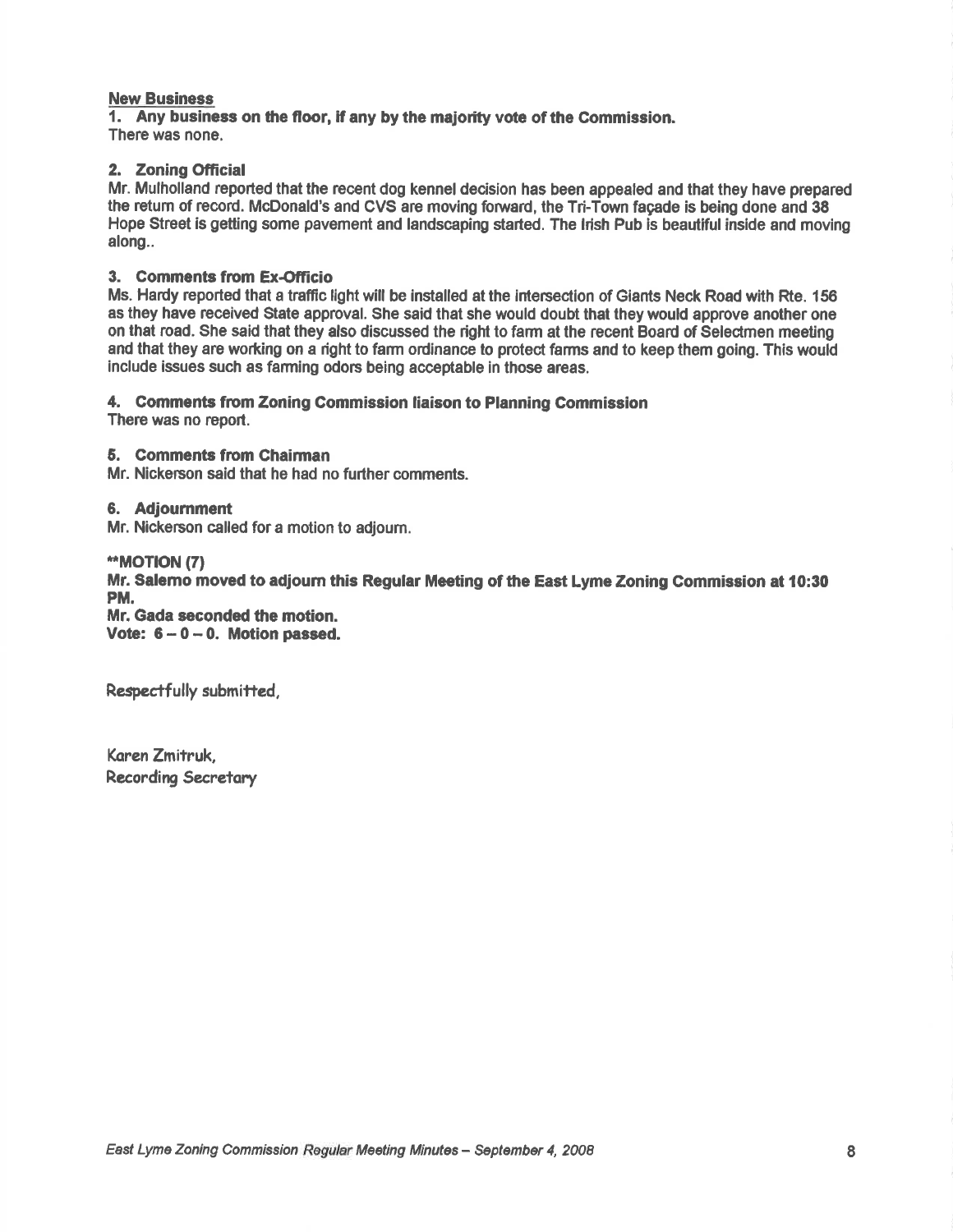DEP/PERD



**STATE OF CONNECTICUT** DEPARTMENT OF ENVIRONMENTAL PROTECTION



P.02/02

Bill Mulholland, Zoning Official East Lyme Zoning Commission 108 Pennsylvania Avenue Niantic, CT 06357

RE: Walnut Hill Properties

Dear Mr. Mulholland,

I am writing in regards to the Walnut Hill wastewater treatment and renovation system. Walnut Hill Properties (the applicant) has been actively working towards obtaining an approval to construct the wastewater treatment and renovation system from the Department of Environmental Protection (DEP).

Here is a short history of this permit application:

A Tentative Determination was issued by the DEP on August 24, 2005 and was published on August 26, 2005. Prior to making a final decision to approve or deny any application, the Commissioner of DEP considers written comments on the application from interested persons that are received within 30 days of the public notice. The Department has received no written comments on the proposed action. A Final Determination was issued by the Commissioner on October 12, 2005 which authorized staff to require the applicant to submit plans and specifications of the proposed treatment system, and such other information as may be required, and to review and approve the proposed system to treat the discharge. Prior to issue an approval to construct the DEP needed verification that the East Lyme WPCA entered into an agreement with the developer regarding the management of the wastewater treatment and renovation system and that any documents or contracts approved by WPCA are legally sufficient. Such documentation was received by the Department on May 21, 2008. The applicant submitted plans and specifications for approval on April 16, 2007. The DEP review generated some comments which have been addressed through several revisions dated June 3, 2008 and July 22, 2008. Currently, the applicant is working on some minor details and upon the receipt of the final revision of plans an approval to construct will be issued.

If you have any questions please call me at (860) 424 3876.

Sincerely.

Antoanela Daha **Sanitary Engineer** 

> (Printed on Recycled Paper) 79 Eim Street . Harrford, CT 061116 - 5127 http://www.ct.gov/dcp An Fourt Ormaranten Fourtever

**TOTAL P.02** 

Coalant Hil<br>2011ESPONCACE # 1

Lonnes 9/4/08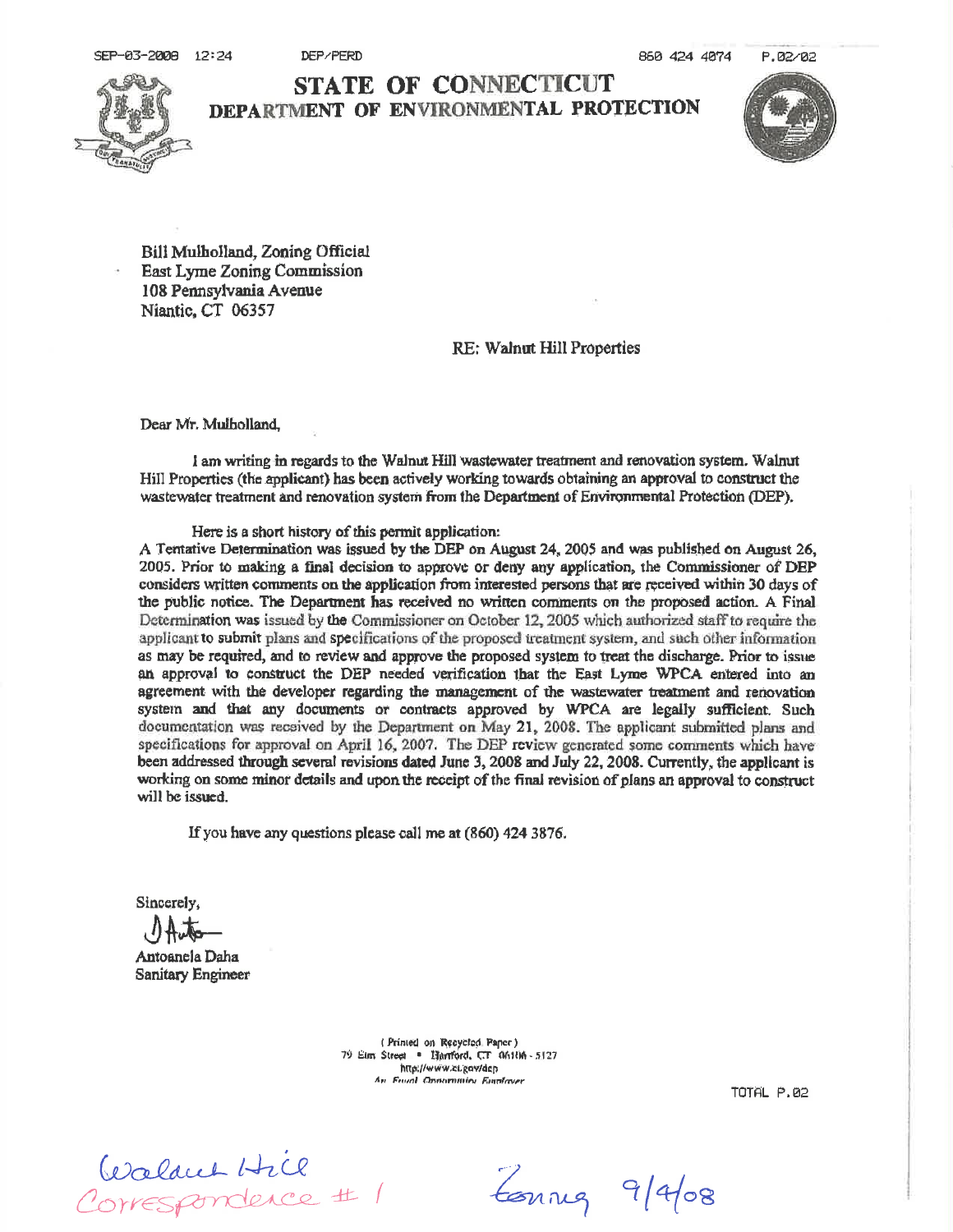Korth Engineering, LLC 12 Lewis Road Marlborough, CT 06447 Phone: (860) 295-9458, Cell (860) 989-2800 Email: enveno@kortheng.com Website: www.korthens.com

September 3, 2008

Jonathan Katz Walnut Hill Properties L.L.C. 38 Holmes Road East Lyme CT. 06333 Hartford, CT 06106-5127

RE: Walnut Hill Country Club - Wastewater System DEP Submission

Dear Jonathan,

With respect to the design of a wastewater treatment system for the proposed Walnut Hill Country Glub in East Lyme, CT designed by J. Robert Phaner & Associates and Korth Engineering, LLC the following is a brief synopsis of the CT DEP approval status:

- September 2006: Initial submission of "Final Plans" to Antoanela Daha of the CT DEP based on previous required CT DEP approvals obtained per the initial CT DEP preapproval process
- . March 2OO7: Comment responses from Korth Engineering, LLC to the CT DEP based on questions with respect to the previously submitted final plans.
- April 2007: Submitted revisions to CT DEP for "Final Plans" based on comments addressed in March 2OO7.
- December 2007: Submitted additional information to the CT DEP including East Lyme Water & Sewer Commission Wastewater Agreements & Replacement / Repair Cost Estimates.
- May 2008: Submitted revisions to CT DEP for "Final Plans" based on additional comments received.
- . July 2008: Submitted revisions to CT DEP for "Final Plans" based on additional comments received. Subsequently plans signed off by Antoanela Daha and forwarded package for final step of CT DEP approval process by DEP management.
- . July 2008: Additional comments received from CT DEP management.
- . August 2008 comments being addressed by Korth Engineering, LLC with submission anticipated prior to the end of September 2008.

As exhibited in the above timeline there have been several subsequent requests for additional information subsequent to the initial submission of the "Final Plans" in September 2006. As is typical with the general CT DEP approval process there have been several extended time periods waiting for comments from the CT DEP. However

Walant Hill<br>Correspondence # 2 Zonnez 9/4/08